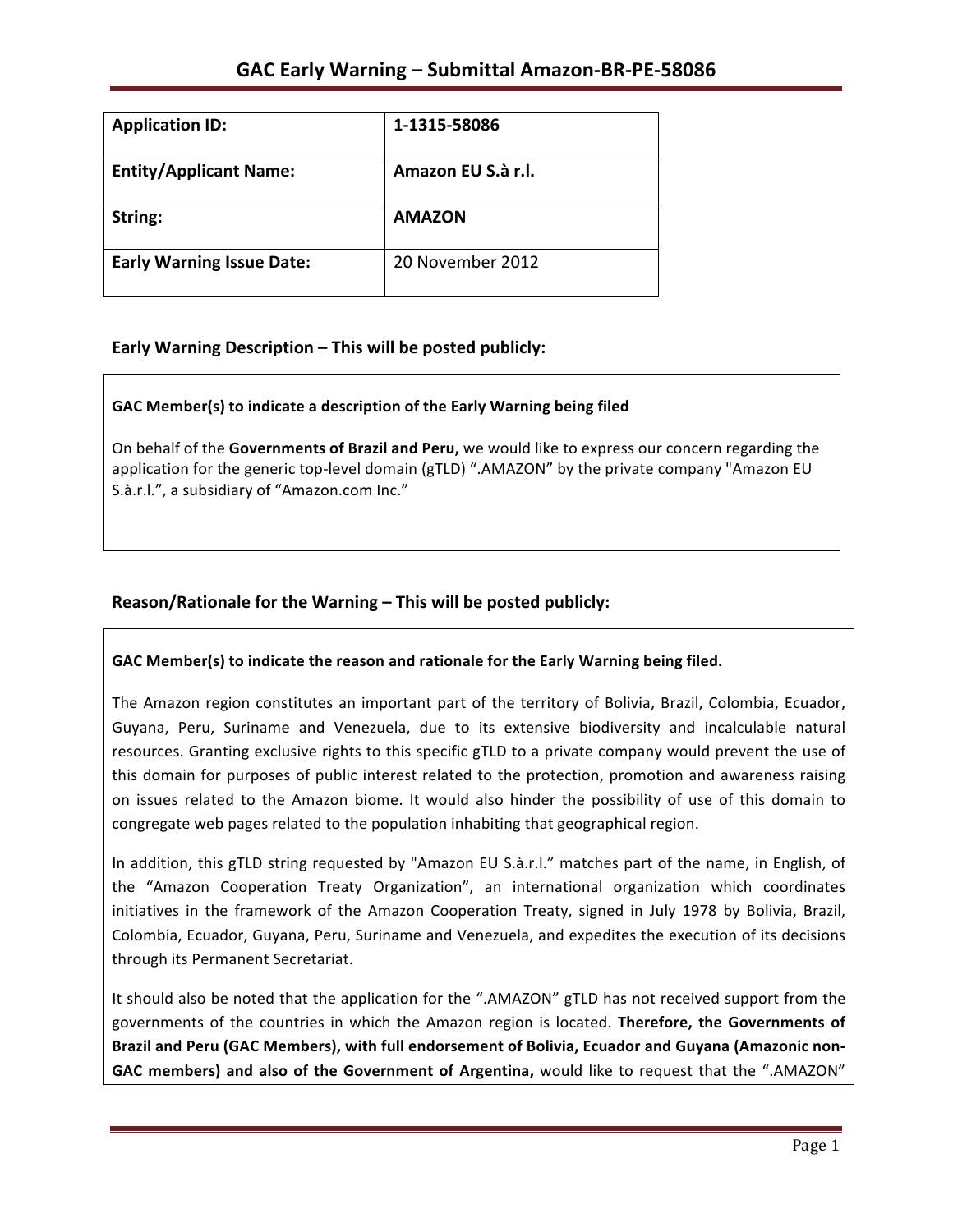gTLD application be included in the GAC early warning process.

**Possible Remediation steps for Applicant – This will be posted publicly:** 

GAC Member(s) to identify possible remediation steps to be taken by the applicant

The applicant should withdraw their application based on the information provided above

## **Further Notes from GAC Member(s) (Optional)** – This will be posted publicly:

### **Further Notes from Peru**

The Amazon region is also universally recognized by the rich biodiversity of the Amazon River. Born in Peru, the Amazon river is the largest in the world and before flowing into the Atlantic Ocean runs a distance of 5890 km, of which 2969 km runs in the Peruvian territory. In recognition of its importance, the Amazon has been declared one of the "Seven Wonders of Nature", as can be seen on the following URL: http://nature.n7w.com/?lang=es

Regarding the "Amazon Cooperation Treaty Organization", it should be noted that its main purpose is to promote the harmonious development of the Amazon while incorporating the countries' Amazonian territories to their respective national economies, an essential condition for reconciling economic growth with environmental preservation.

The peruvian Amazon region comprises 61% of the total territory of Peru. The Amazon territory's importance for Peru is reflected in the various international cooperation programs such as PNUMA, in the lively Peru's participation in international environmental forums, and the permanent measures of the government of Peru in favor of sustainable development in the region Amazon trough 36 natural protected areas and all the development programs with social inclusion of its population.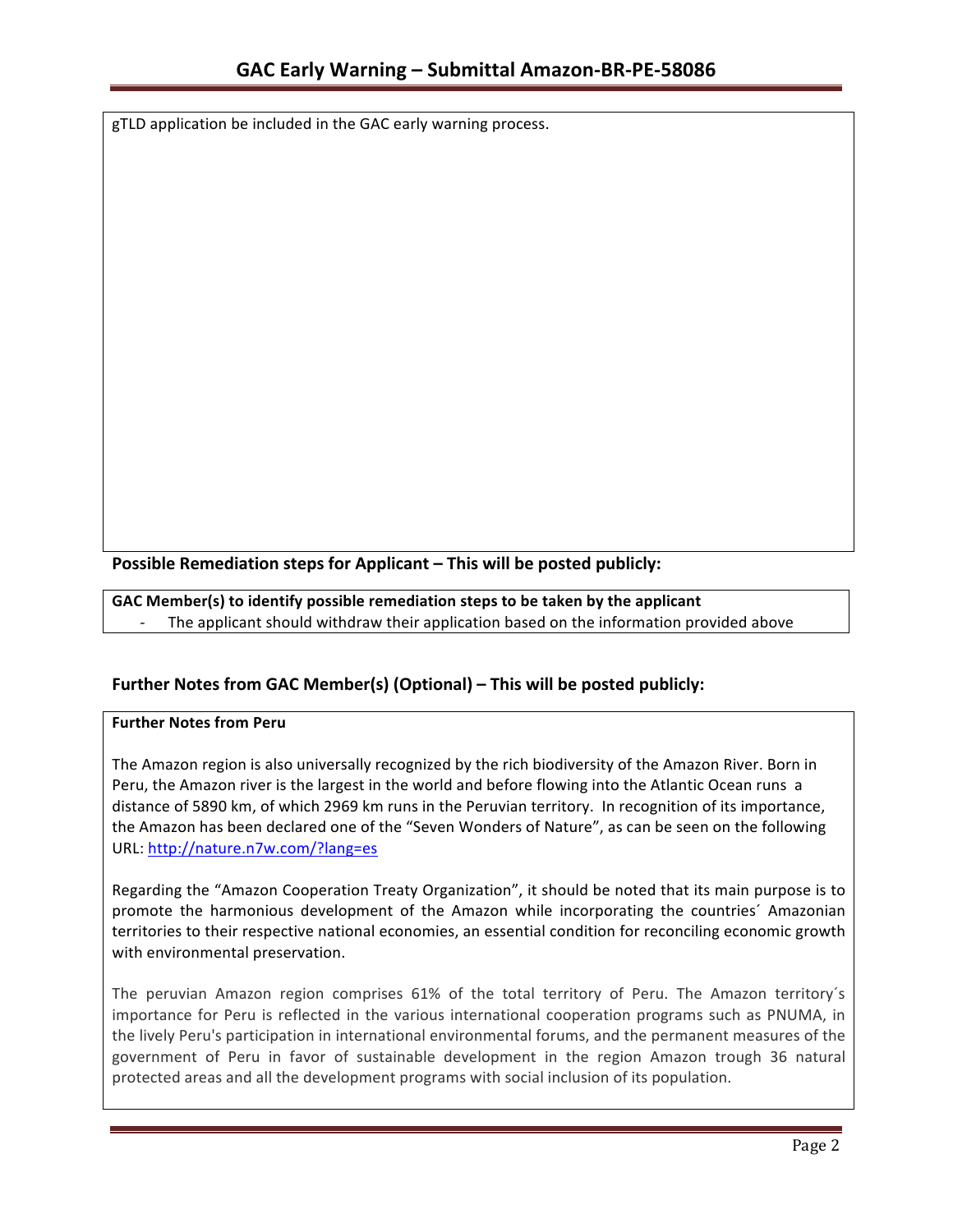Also, in Peru one of our Regions has the Amazon name. For more information you can visit the following web page: http://www.regionamazonas.gob.pe/sede/

### **Further Note from Brazil**

The principle of protection of geographic names that refer to regions that encompass peoples, communities, historic heritages and traditional social networks whose public interest could be affected by the assignment, to private entities, of gTLDs that directly refer to those spaces, is hereby registered with reference to the denomination in English of the Amazon region, but should not be limited to it. Rather, it shall be, in name of the public interest, applied by Brazil to possible future or existing applications in other languages, including IDN applications.

# **INFORMATION FOR APPLICANTS**

## **About GAC Early Warning**

The GAC Early Warning is a notice only. It is not a formal objection, nor does it directly lead to a process that can result in rejection of the application. However, a GAC Early Warning should be taken seriously as it raises the likelihood that the application could be the subject of GAC Advice on New gTLDs or of a formal objection at a later stage in the process. Refer to section 1.1.2.4 of the Applicant Guidebook (http://newgtlds.icann.org/en/applicants/agb) for more information on GAC Early Warning.

# **Instructions if you receive the Early Warning**

**ICANN** strongly encourages you work with relevant parties as soon as possible to address the concerns voiced in the GAC Early Warning.

### **Asking questions about your GAC Early Warning**

If you have questions or need clarification about your GAC Early Warning, please contact gacearlywarning@gac.icann.org. As highlighted above, ICANN strongly encourages you to contact gacearlywarning@gac.icann.org as soon as practicable regarding the issues identified in the Early Warning. 

### **Continuing with your application**

If you choose to continue with the application, then the "Applicant's Response" section below should be completed. In this section, you should notify the GAC of intended actions, including the expected completion date. This completed form should then be sent to gacearlywarning@gac.icann.org. If your remediation steps involve submitting requests for changes to your application, see the change request process at http://newgtlds.icann.org/en/applicants/customer-service/change-requests.